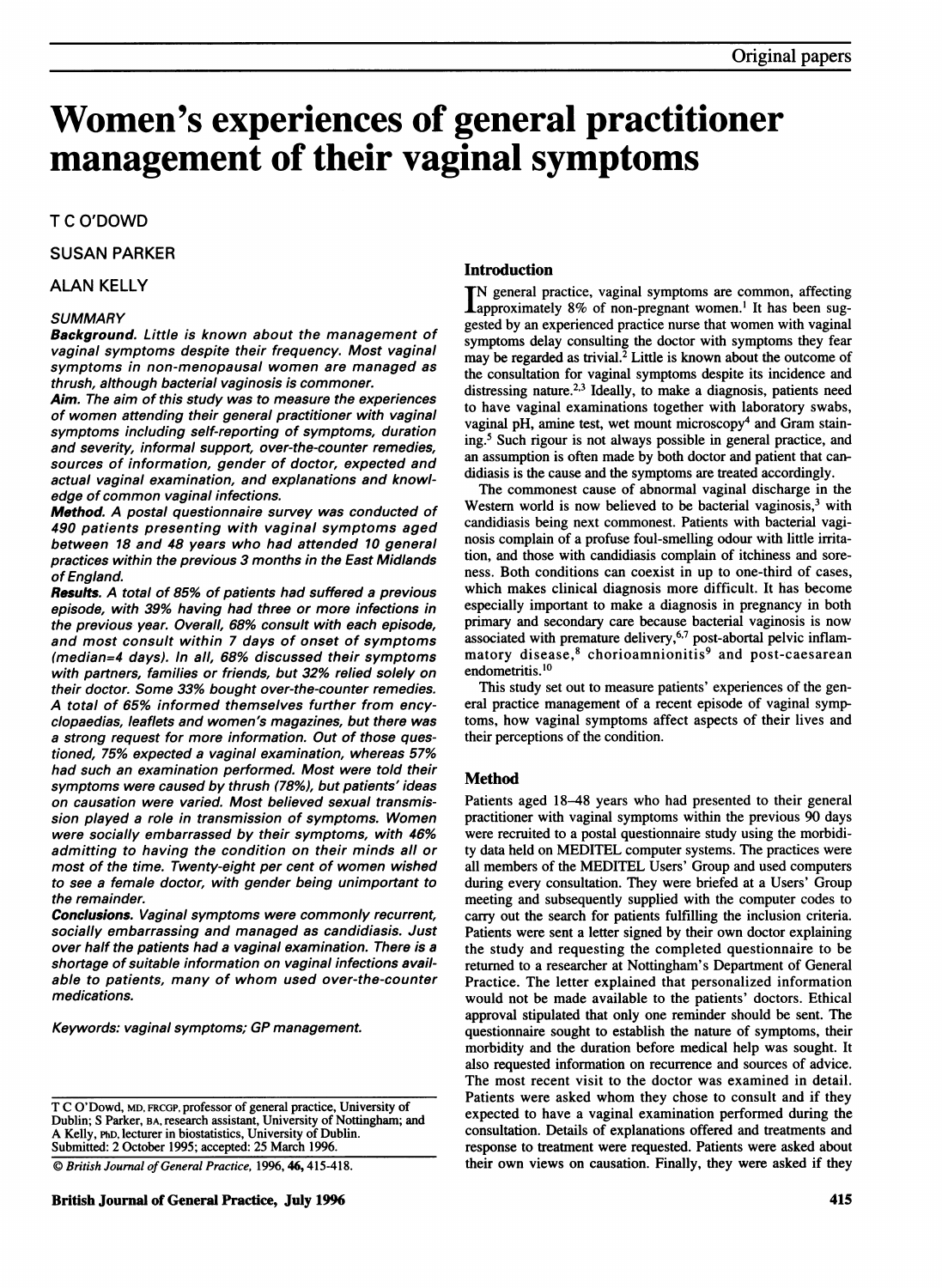had heard of four vaginal infections – thrush, bacterial vaginosis, Chlamydia and Trichomonas.

As not every patient was required to answer every question, and additionally, as multiple responses to certain questions were possible, we present the results as percentages of responses where appropriate; otherwise, results are expressed as percentage of cases.

Data analysis was carried out using SPSS/PC and Stata. The non-parametric Mann-Whitney and Kruskal-Wallis tests were used for two-group and multigroup comparisons, respectively, for quantitative measures. As appropriate, results are reported as medians and interquartile (IQ) range.

## **Results**

A total of 490 questionnaires were sent to patients supplied by <sup>10</sup> practices in the East Midlands with 10 female and 39 male principals. Three hundred and forty-eight questionnaires were returned (71%), and of these 327 were usable (67%). Out of the 21 non-usable responses, 14 patients had genito-urinary problems that were not of vaginal origin, a further five were unknown at the address and two refused. One hundred and ninety-seven responders (61%) were in paid employment. Out of these, 36% of the women were employed in professional or managerial occupations, 37% were in non-manual employment and 6% were in skilled occupations, with 21% being in semi- or unskilled manual jobs.

Most women had two or three symptoms, with itchiness being the most common and discharge next commonest. A quarter of the patients complained of a bad smell (Table 1). Itchiness was also cited as the worst symptom by 57% of responders, whereas soreness was worst for 21% and discharge was worst for 10% (Table 2). Two hundred and seventy-eight patients (85%) had previous episodes, with 128 (39%) reporting three or more attacks of vaginitis in the past year. Out of the patients who had experienced past episodes, 68% stated that they consulted the

Table 1. Symptoms reported by 327 women recently consulting their GP with vaginal symptoms.

| Symptom          | No. of patients | Per cent |  |
|------------------|-----------------|----------|--|
| Soreness         | 199             | 61       |  |
| <b>Dryness</b>   | 44              | 13       |  |
| <b>Itchiness</b> | 274             | 84       |  |
| <b>Discharge</b> | 238             | 73       |  |
| <b>Bad smell</b> | 82              | 25       |  |
| Other            | 41              | 12       |  |

Table 2. Worst vaginal symptoms reported by patients, delay in consulting and time to symptom clearance following consultation with GP.

| Symptom          | No. of      | Delay in<br>consulting<br>patients (%) (median days)* (median days)t | Symptom<br>clearing |
|------------------|-------------|----------------------------------------------------------------------|---------------------|
| <b>Soreness</b>  | 63 (20.8)   | 5.0                                                                  | 4.0                 |
| <b>Dryness</b>   | (0.7)<br>2  | 46.0                                                                 | 5.0                 |
| <b>Itchiness</b> | 174 (57.4)  | 4.0                                                                  | 3.5                 |
| Discharge        | 31(10.2)    | 7.0                                                                  | 3.0                 |
| <b>Bad smell</b> | 22(7.3)     | 7.0                                                                  | 4.0                 |
| Other            | (3.6)<br>11 | 1.0                                                                  | 2.0                 |

\*Kruskall-Wallis test;  $P = 0.015$ . tKruskall-Wallis test;  $P = 0.836$ .

doctor with every episode. There was a median delay in consulting the general practitioner of 4 days for women who had had previous symptoms, whereas the delay for those with no previous symptoms was 7 days  $(P=0.02)$ . Overall, median delay was shortest for itchiness (4 days, IQ range 2-7 days) and longest for dryness (46 days, IQ range 2-90 days), with those having discharge and smell being prepared to wait  $7$  days (IQ range  $2-14$ days) (Table 2).

Patients often sought advice from several sources (Table 3). One hundred and five patients (32%) did not discuss their symptoms with anyone apart from their doctor and consulted quickly (median delay of 4 days, IQ range 2-7 days). Out of the remainder, 136 (42%) cited their partner, 91 (28%) another family member and 78 (24%) a friend. Twenty-eight (9%) discussed the problem with a pharmacist, although 106 (33%) bought remedies over the pharmacy counter. Those with no previous experience of symptoms were less likely to consult a pharmacist. The choice of remedies included antifungal and antiseptic creams, deodorant sprays, yoghurt, and herbal remedies. Women buying over-thecounter (OTC) medicines delayed consulting the doctor (median=5 days, IQ range 3-10 days) compared with those not buying OTC medicines (median=4 days, IQ range 2-7 days). The difference is suggestive  $(P=0.06)$ , although not quite statistically significant at the conventional 5% level.

Two hundred and fifty-four (82%) out of the 309 women who responded to the question said that their usual doctor was male, and 54% chose to see him, whereas 16% chose a female doctor and only 2% chose the practice nurse, with the remainder not being concerned about gender. Out of the 55 women whose usual doctor was female, 55% chose to see her, whereas 4% chose <sup>a</sup> male doctor and 19% chose to see another female doctor who was not their usual doctor. Forty-nine (16%) of all respondents said it did not matter whom they saw for their symptoms, of whom 40 patients usually had <sup>a</sup> male doctor and nine usually had a female doctor (Table 4). Choice of doctor was not affected by

Table 3. Sources of advice to women with vaginal symptoms and effect of advice in consulting GP.

| Source               |     | No. of patients (%) | Delay in attending<br>GP (median days) |  |
|----------------------|-----|---------------------|----------------------------------------|--|
| A friend             |     | 78 (24)             | 5                                      |  |
| <b>Family member</b> |     | 91 (28)             | 7                                      |  |
| Partner              |     | 136 (42)            | 5                                      |  |
| Pharmacist           | 28  | (9)                 | 4                                      |  |
| No-one               | 105 | (32)                | 4                                      |  |

\*Kruskall-Wallis test;  $P = 0.015$ . tKruskall-Wallis test;  $P = 0.836$ .

|           |  | Table 4. Choice of practitioner by women with their vaginal |  |  |  |
|-----------|--|-------------------------------------------------------------|--|--|--|
| symptoms. |  |                                                             |  |  |  |

| Choice of<br>practitioner | Usual doctor male<br>(% women) | Usual doctor female<br>(% women) |  |  |
|---------------------------|--------------------------------|----------------------------------|--|--|
| Usual doctor              | 54                             | 55                               |  |  |
| <b>Practice nurse</b>     | 3                              |                                  |  |  |
| Male doctor               | 5                              | 4                                |  |  |
| Female doctor             | 16                             | 19                               |  |  |
| No choice available       | 6                              | 5                                |  |  |
| Did not matter            | 16                             | 17                               |  |  |
| <b>Total responses</b>    | 254                            | 55                               |  |  |
|                           |                                |                                  |  |  |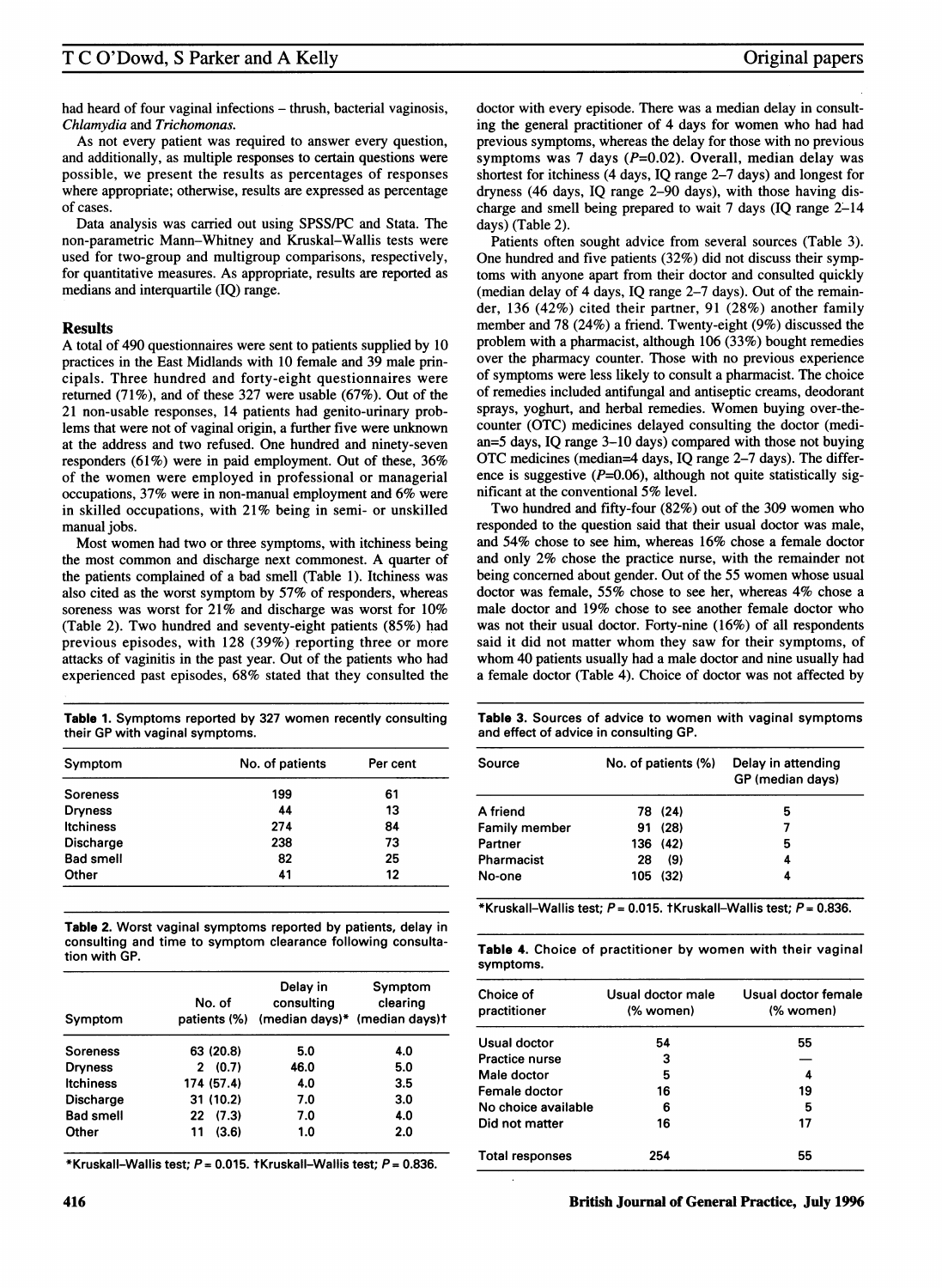whether or not patients had previous symptoms, although 28% of all respondents would prefer to consult a female doctor given a free choice.

Two hundred and thirty-seven (75%) out of the 317 who answered the question expected a vaginal examination at the consultation. One hundred and eighty (57%) had such an examination performed, with 129 (71%) reporting that a vaginal swab was performed and 14 (8%) not knowing if a swab was done or not. If the patient's usual doctor was male, 74% expected a vaginal examination, whereas 80% expected an examination if their doctor was female. The performance of a vaginal examination was highly associated with stated expectation of such an examination (P<0.001). The carrying out of an examination was not found to be associated with whether the patient had had symptoms previously or with the gender of the doctor.

The explanations given to patients by their doctors for causation were: thrush (54%), antibiotics (9%), await test (8%), tight clothing (6%), bacterial (5%), or combinations of these. Although some patient ideas on causation were congruent with their doctors', they also included pregnancies, gynaecological problems and surgery, psychological distress, dietary factors, sexual and contraceptive factors, hygiene, and physical exercise in their explanations.

All but one of the women had heard of thrush, 26% had heard of Chlamydia, 18% of Trichomonas and 16% had heard of bacterial vaginosis.

Various combinations of antifungal pessaries, creams and tablets were prescribed. Compliance with treatment was high, with 86% using all the treatment supplied. Typically, symptoms cleared in a median time of 4 days (IQ range 2-7 days) after seeing the doctor, with itchiness clearing most quickly and discharge being the slowest to clear.

Most women (71%) believed their vaginal symptoms to be sexually transmissible, and a further 16% suspected that they might be. Partners developed symptoms in 24% of cases, with only nine women not knowing if their partner had symptoms. Two hundred and forty-six women (80%) avoided sex, with 50% having resumed intercourse by 7 days and 75% by 14 days. Socially, 81% of responders identified the urge to scratch as a source of embarrassment, 56% the need to change underwear and 27% the smell of their discharge. Forty-six per cent of patients admitted to having their symptoms on their minds all or most of the time. Although 12 (4%) patients took time off work, most women felt facilities at work were sufficient to cope with their symptoms.

#### **Discussion**

This study is based on a convenience sample of women attending practices that were in an advanced state of computerization. Such innovative practices are more likely to be located in rural or affluent suburban areas,'1 and indeed, the respondents were more likely to be in paid employment than a national sample.

The two refusals were accompanied by letters objecting to the questionnaire, but nearly one-third of respondents wished us to supply them with information about vaginal infections. This level of interest is not surprising because vaginal symptoms are common and recurrent, with over 80% of women in this study having had previous episodes, many in the previous year. The condition seems to be strongly medicalized by most women in the study who consulted the doctor each time they had symptoms and also consulted soon after their onset. However, this may merely reflect the manner in which the sample was chosen. In this study, one-third of women were using over-the-counter remedies, mostly without consulting the pharmacist.

Our participating practices are well motivated towards providing good clinical care. Nonetheless, vaginal symptoms were dealt

with in a clinically restricted manner, with half the patients having a vaginal examination, most being told they had thrush and nearly all being prescribed antifungal medication. However, those patients on whom <sup>a</sup> vaginal examination was performed received the same antifungal treatment as those who did not have such an examination. This study cannot say whether patients had thrush or bacterial vaginosis. However, discharge was common as was a bad smell, and both symptoms point towards bacterial vaginosis. Although the symptoms cleared quickly on antifungal treatment, there was a very high rate of recurrence, with over one-third of the sample having had three or more episodes in the previous year. A more rigorous diagnostic and therapeutic approach may well reduce the numbers of recurrences. One woman in four did not expect a vaginal examination, which may have been based on previous experience. In a previous general practitioner study, 42% of women with vaginal symptoms said that they were nearly always examined but 23% were never examined.'2 While women have a wide variety of complex ideas on causation, they display a high level of ignorance about the microbiological causation of vaginal infections despite strong beliefs in the sexually transmissible nature of the condition. They seemed to have a greater interest in their underlying susceptibility to infection than in the actual infection itself. We also have little information on women's efforts at personal management of their vaginal symptoms and on the effects such infections have on women's perception of themselves.

None of the women in this study was known to be pregnant, and thus, they were not at risk of the sequelae of bacterial vaginosis. Little use was made of the skills of practice nurses in this study despite their skill and enthusiasm in the area of women's health. A vaginal examination can help to distinguish candidiasis from bacterial vaginosis by measuring vaginal pH, and looking for 'clue cells' on microscopy increases the power of the diagnosis.8 Appropriate treatment of thrush is with antifungal drugs, whereas bacterial vaginosis responds to metronidazole tablets or clindamycin cream.<sup>13,14</sup>

Donabedian'5 has argued for the role of patients in quality assurance in reporting on their experiences in health care. In this way, the patient becomes a primary source of information but is not asked to judge. With the information they provide, others may judge and decide on standards. Based on the information provided by the patients in this study, it is evident that vaginal symptoms are recurrent for many women. An appropriate therapeutic standard in both clinical and research practice would be a reduction in the recurrence of episodes. To achieve this, we suggest that an appropriate standard would be for every patient with vaginal symptoms to receive the offer of a vaginal examination in a practice equipped with the knowledge and skills to diagnose and manage vaginal infections.

#### References

- 1. O'Dowd TC, West RR, Riberio CD, et al. Contribution of Gardnerella vaginalis to vaginitis in general practice. Br Med J 1988; 292: 1640-1642.
- Smail J. Women's problems the role of the practice nurse. Update 15 April 1991; 776-782.
- 3. Easmon CSF, Hay PE, Ison CA. Bacterial vaginosis: a diagnostic approach. Genitourinary Med 1992; 68: 134-138.
- 4. Blackwell A, Fox AR, Phillips I, Barlow D. Anaerobic vaginosis (non-specific vaginitis): clinical, microbiological, and therapeutic findings. Lancet 1983; ii: 1379-1382.
- 5. Nugent RP, Krohn MA, Hillier SL. Reliability of diagnosing bacterial vaginosis is improved by a standardised method of Gram stain interpretation. J Clin Microbiol 1991; 29: 297-301.
- 6. Martius J. Krohn MA, Hillier SL, et al. Relationship of vaginal Lactobacillus species, cervical Chlamydia trachomatis and bacterial vaginosis to preterm birth. Obstet Gynecol 1988; 71: 89-95.